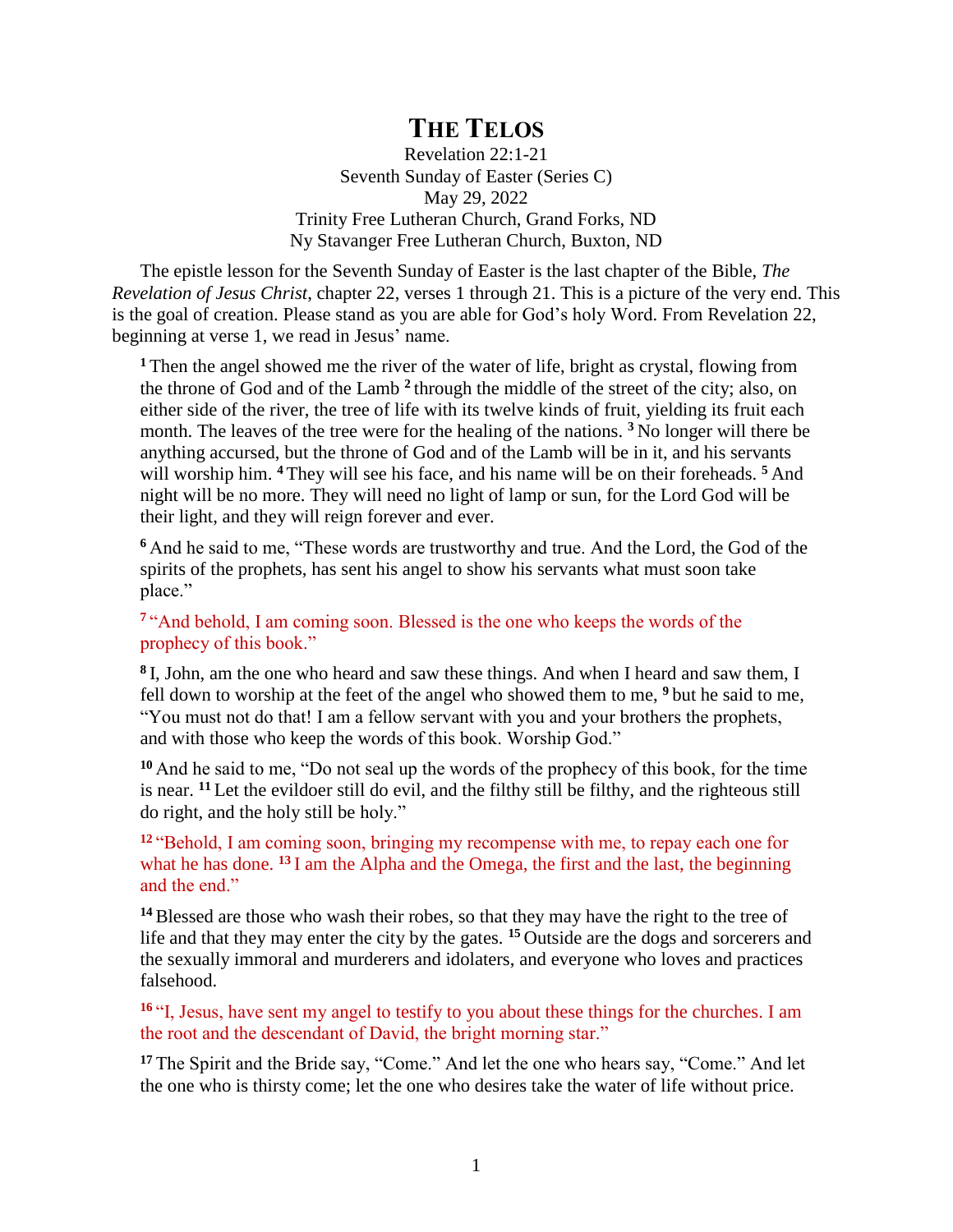**<sup>18</sup>** I warn everyone who hears the words of the prophecy of this book: if anyone adds to them, God will add to him the plagues described in this book, **<sup>19</sup>** and if anyone takes away from the words of the book of this prophecy, God will take away his share in the tree of life and in the holy city, which are described in this book.

**<sup>20</sup>** He who testifies to these things says, "Surely I am coming soon." Amen. Come, Lord Jesus!

**<sup>21</sup>** The grace of the Lord Jesus be with all. Amen.

*Father, these are your words. Sanctify us in the truth. Your Word is truth. Amen.* You may be seated. Alleluia! Christ is risen! **He is risen indeed! Alleluia!**

A friend of mine once told me, that when you read a really good book, probably a novel, because for this to work, there needs to be a story or some kind of journey, he said that when you finish a really good book, you should go back to the beginning and read the first chapter over again. Some books are worth reading a second time anyway, but when you do that, you put it down for a while and then come back to it, perhaps several years later. But he was talking about reading the first chapter immediately after you finish the book. This is how you see if the author had much of a plan. Usually, if it's a really good story, you can see the end in the beginning and the beginning in the end. And you can do this with movies or television series too. With a movie, you might go back and watch the first five or ten minutes. With a TV series, you go back and watch season one, episode one. It might not work all the time with a TV series, because the writers might change in the middle, or it might not even end when the writers want it to end. It probably ends when the network executives see that it's not making much profit anymore. So TV series usually don't end. They just stop. Even when the writers try to write an ending, it usually isn't a very good ending, because they probably never wrote with the end in mind. They wrote with continuation in mind. Yet, occasionally this works with a TV series too. Whatever it is, whether it's literature or film, you go back to the beginning, and then you see if the author had much of a plan at the beginning. You see the beginning in the end and the end in the beginning. And then, if it is indeed a really good story, you see everything that the author had to do in order to get from the beginning to the end. And this, in my opinion, is the difference between a writer and an author. A writer just writes. But an author gets somewhere.

And this is how it is with the Bible. We just read the last chapter, Revelation 22. And we're not going to go back and read the beginning right now, but I want you to recall everything you can about the beginning, especially Genesis chapters 1 through 3, because we see a lot of the beginning in the end and the end in the beginning. And when we see this, we also remember everything God did to get from the beginning to the end.

Genesis is a Greek word, and it literally means, "Beginning." It comes from the first line of the book: "In the beginning, God created the heavens and the earth" (Gen. 1:1). Genesis, especially the first three chapters, explains how this world got to be the way it is. It tells us how the earth, planets, moon, sun, and other stars came to be. It tells us how sky, sea, and land came to be. It tells us how birds, fish, animals, and people came to occupy those spaces. It also teaches us how marriage and family, the foundation of society, came to be. All of this is in chapters 1 and 2. Then chapter 3 introduces the conflict. The devil, in the form of a serpent, tempted our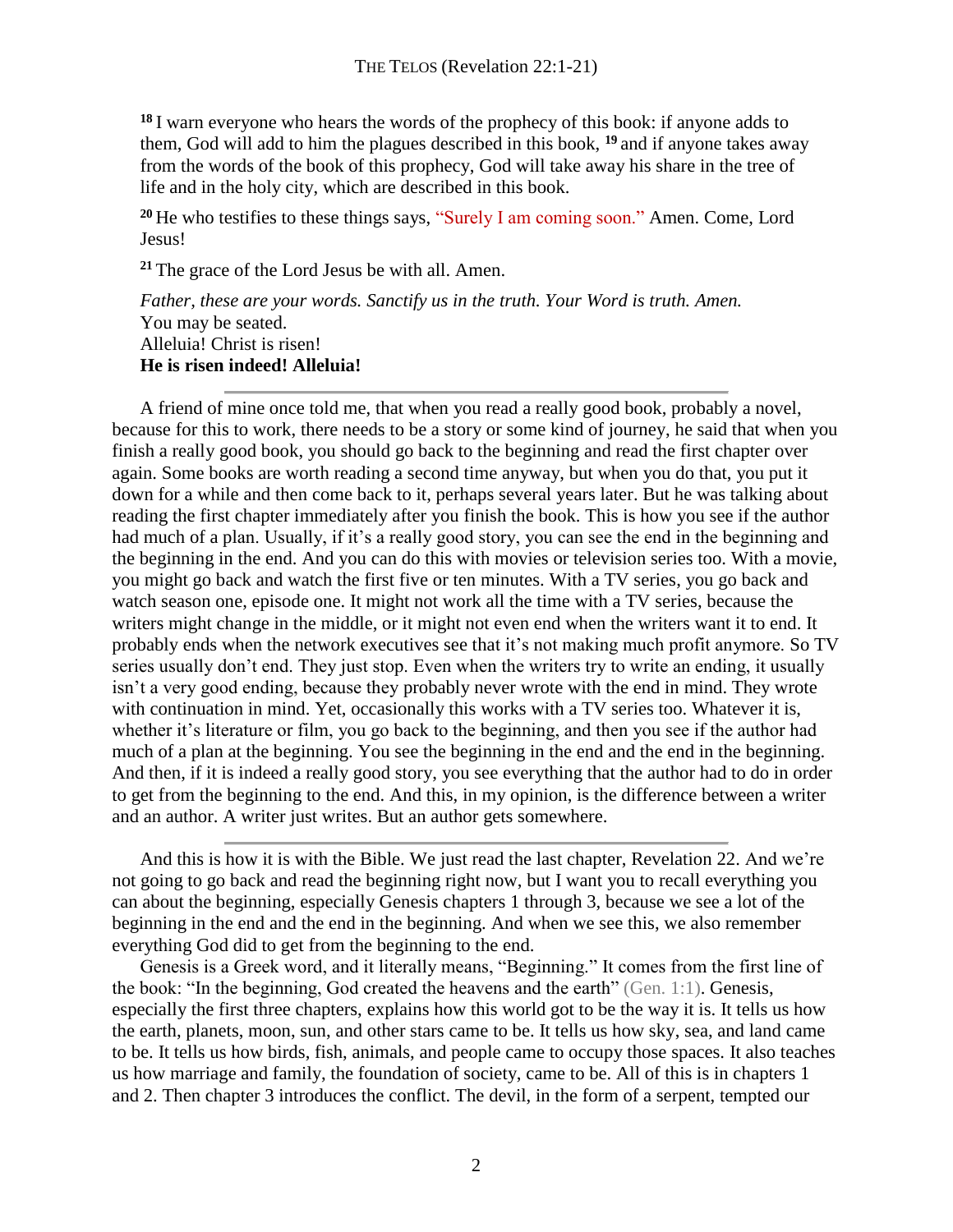first parents to despise their place in creation. They desired to be like God. And so paradise was lost. They lost the Garden of Eden. They lost the water of life. And they lost the tree of life. That's the beginning, or "genesis," of the story. It's how this world came to be the way it is.

Now for the end. I'm going to teach you another Greek word. I don't do this a lot, because it can be kind of confusing, and there isn't usually a point except to just show off. But this is a simple word, and I'm going to take the time to explain it, too. The word is "telos." T-E-L-O-S. If you forget it, you can just look at the bulletin. You might be familiar with this word if you ever took a philosophy class. It shows up there and probably in some other subjects too. It's usually translated as "end," but the meaning is often much deeper than simply the point at which something stops. A telos, a real telos, is the completion of a thing. It's a full conclusion. It's a finish line. Or it's the intended goal of something. We use our English word "end" this way sometimes. You might be working on a degree of some sort. And someone might ask, "To what end?" That is, "What's the purpose of your degree? What are you going to do with your education?" A telos is a true end, and not merely the stopping of a thing. If a TV show gets cancelled, it doesn't really end, it just stops. If you only go to high school until tenth grade, your high school career doesn't really end, it just stops. The Wild's and Timberwolves' seasons didn't really end, they just stopped. In baseball, I'm hoping this will be the year the Twins' season actually ends, instead of just stopping. There are thirty teams in baseball, and every year, for twenty-nine of those teams, their seasons stop without reaching the telos. That is, they don't achieve the goal. Only one of those teams' seasons actually ends. That's the team that achieves the goal of winning the World Series. That's the "telos" kind of end. It is the successful completion of a thing.

So in many cases, a "telos" kind of end isn't even the stopping of a thing, but it reaches the goal, and then it opens up into something greater. Suppose you're dating someone and you break up. That's a "non-telos" kind of end. The dating relationship stops without reaching the goal. The other possibility is that you get married. That is a "telos" kind of end. You reached the goal. The dating relationship accomplished its purpose. But, of course, it doesn't stop; it opens up into something greater: marriage. That is definitely a "telos" kind of end.

And that's the way the Bible ends. God authored it with a real telos in mind. The story of the Bible is also the story of the world, from beginning to end. Genesis begins with the creation of the world, and Revelation ends with the end of the world. But it's not just the stopping point of this world, but the true telos of this world as it gives way to the new creation. The new creation is the telos of this world and of the Bible. The Bible is the story of what God does to get from the first creation to the new creation. And we see a lot of the beginning in the end and the end in the beginning. This demonstrates that God had a definite plan at the beginning, and everything in the middle was to get to this end.

So let's look a little closer at the end, Revelation 22, and especially verses 1 through 5. This is a description of the new creation. The first thing we see is a river. "The angel showed me the river of the water of life, bright as crystal, flowing from the throne of God and of the Lamb" (22:1). This is similar to the Garden of Eden, but also different. Way back in Genesis 2 (v. 10- 14), we see that a river flowed out of the Garden of Eden, then it divided and became four great rivers, the Pishon, the Gihon, the Tigris, and the Euphrates. The point is that the Garden of Eden was the source of life for the world, because that's where the water came from. In the new creation, the throne of God and of the Lamb is the source of life. The river that flows from the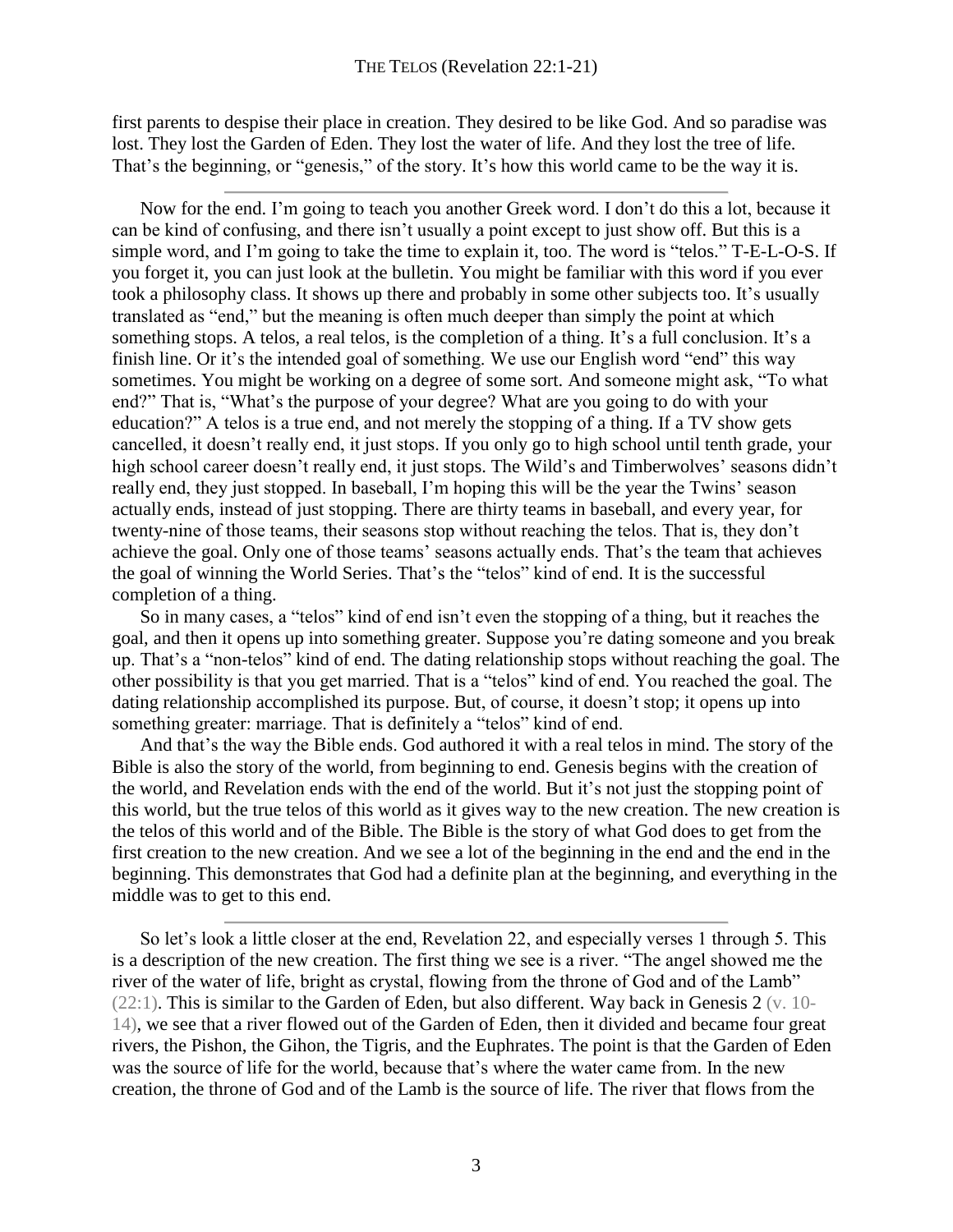throne is called "the river of the water of life." We also remember what Jesus said to the woman at the well in John 4, "Whoever drinks of the water that I will give him will never be thirsty again. The water that I will give him will become in him a spring of water welling up to eternal life" (John 4:14). So in the new creation, the source of life is Jesus.

The next thing we see in the new creation is the tree of life  $(22:2)$ . This is as clear of a connection to the Garden of Eden as you can get. In the garden there were two trees: the tree of life and the tree of the knowledge of good and evil (Gen. 2:9). The purpose of the tree of life was so that a person could eat from it and live forever. This is why God expelled Adam and Eve from the garden after they chose the other tree. If they were allowed to continue to eat from the tree of life, they would live forever, but not in a good way. Instead of living forever in righteousness, they would live forever in sin, which is really death. God needed to restore them somehow, so that when they do eat again from the tree of life, they will eat in righteousness.

The same tree appears in Revelation 22. It's in the city on both sides of the river of the water of life. It has twelve kinds of fruit, yielding its fruit each month. The point isn't so much the variety of fruit, but that this tree bears fruit all year long. There is no dormant period for this tree. It is always harvest season in the new creation.

And, "The leaves of the tree were for the healing of the nations" (22:2). Another way to translate the word "nations" is "gentiles." God's new creation is for all peoples. It is for the entire world. God "desires all people to be saved and to come to the knowledge of the truth" (1 Tim. 2:4). And when it speaks of "the healing of the nations," I can't help but think of all the violence and war in this world. Nations are at war with each other. Even the nations that aren't at war still have armies, because they could be at war at any moment. This is a world of war and violence. But the new creation will not be this way. Our Lord Jesus will bring healing to the nations.

So we also can't help but notice what isn't there in the new creation. It's not just about what is there, but it's also about what isn't there. There are two things from the Garden of Eden that are noticeably absent from the new creation. The first one is obvious, because only one tree is mentioned. In the Garden of Eden, there were two very different trees. Besides the tree of life, there was also the tree of the knowledge of good and evil. That tree is absent in the new creation.

And on a related note, the other major absence is the serpent. In Revelation 20, the devil is "thrown into the lake of fire and sulfur," where he "will be tormented day and night forever and ever" (v. 10). It's kind of interesting: three chapters into the Bible, the devil appears. And then again, three chapters from the end, he disappears … forever. Or, at least, he disappears from God's saints. He is somewhere, but not somewhere he can touch God's beloved children. And the absence of these two things means something else will also be absent. No tree and no snake means no sin. And if there is no sin, there is also no death. Nor is there anything associated with sin and death. No pain. No sickness. No hunger. No poverty. No injustice. No violence. And no, this is a big one for parents, no temper tantrums.

People have asked me before, and this is a question I've heard multiple times, so others might have wondered it too, "What if someone in heaven sins? Will that ruin everything like it did the first time, or can God just kick them out." Here's the answer: "No one can sin in heaven." The tree of the knowledge of good and evil is gone. The serpent is gone. There is nothing in the new creation that can glitch the system. It will be impossible to sin in heaven. It won't even be a thought. The knowledge of evil is gone. It would be like rain falling up or the Vikings winning the Super Bowl. It can't happen. Actually, those things, whether you can believe it or not, are more possible than sin in heaven. It can't happen, and it won't happen.